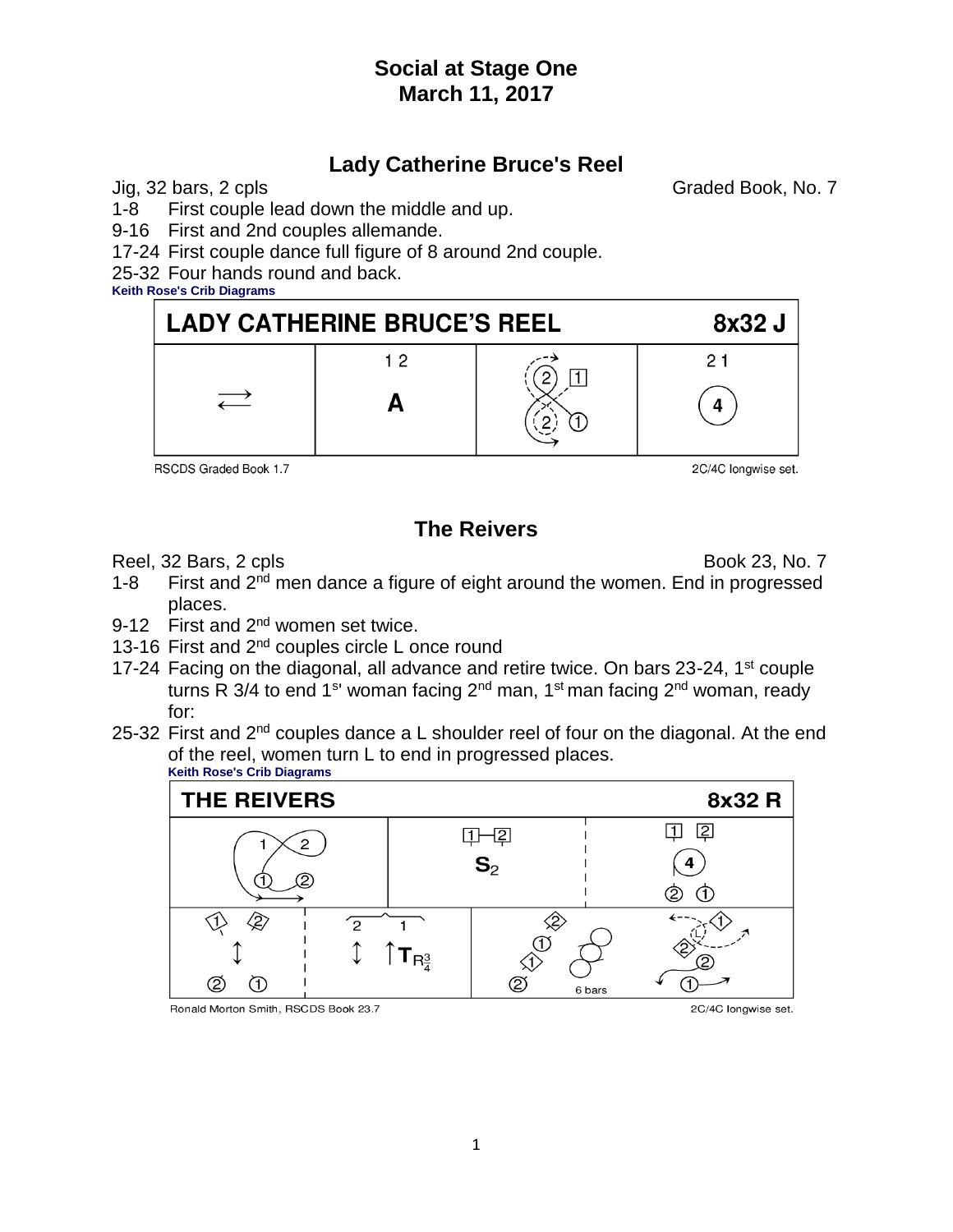#### **Sauchie Haugh**

Strathspey, 32 bars, 2 cpls RSCDS Leaflet

- 1-8 First couple dance down the middle and up.
- 9-16 First and 2<sup>nd</sup> couples Rondel.
- 17-20 Second and 1<sup>st</sup> couples advance for one and retire for one. Turn partner once around with both hands, opening up into:
- 21-24 Second and 1<sup>st</sup> couples four hands once around to left, ending on the sides.
- 25-32 Dance a Poussette right round.
	- Keith Rose's Crib Diagrams



George S Emmerson, 1967, RSCDS Leaflet 12

2C/4C longwise set.

# **Dancing Spirit**

Jig, 32 bars, 3 cpls RSCDS BK 50, No. 11

- 1-4 First couple, giving right hands, turns, moving down to face partner's first corner. Second couple steps up on bars 1-2.
- 5-8 Second man, 1<sup>st</sup> couple and 3<sup>rd</sup> woman dance a half reel of four, 1<sup>st</sup> couple pass by the left to finish facing partner's second corner.
- 9-12 Second woman, 1<sup>st</sup> couple and  $3<sup>rd</sup>$  man dance a half reel of four. To finish, 1<sup>st</sup> man curves in to face  $2<sup>nd</sup>$  woman and 1<sup>st</sup> woman curves in to face  $3<sup>rd</sup>$  man.
- 13-16 First couple dance round corner by the right and, giving right hand to each other and left hands to first corners, finish in Balance in Line position.
- 17-24 First couple, with 3<sup>rd</sup> and 2<sup>nd</sup> couples, dances as in the spoke.
- 25-28 Third, 1<sup>st</sup> and 2<sup>nd</sup> couples dance clockwise halfway round the set to own sides.
- 29-32 Second, 1<sup>st</sup> and 3<sup>rd</sup> couples give right hands and turn once round.

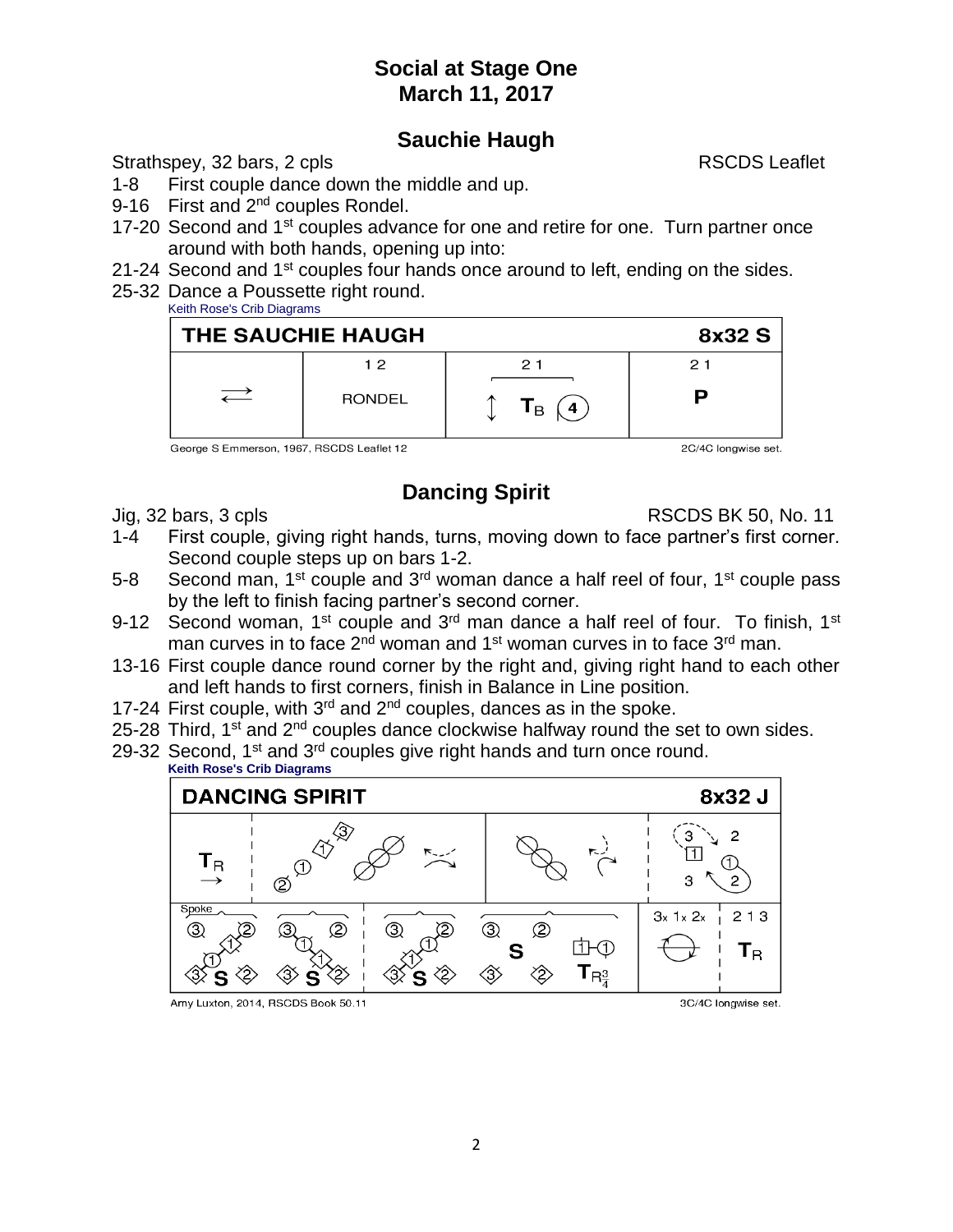#### **Australian Ladies**

Reel, 32 bars, 3 cpls Glasgow Assembly Book

- 1-4 First couple crosses with right hands and cast off 2 places, as  $2^{nd}$  and  $3^{rd}$  couples step up.
- 5-8 First and 3<sup>rd</sup> couples dance right hands across.
- 9-12 First couple leads up, cross, and cast around 2<sup>nd</sup> couple, as the 3<sup>rd</sup> couple steps down.
- 13-16 First and 2<sup>nd</sup> couples dance left hands across.
- 17-32 First couple crosses with right hands and dance by the right around their first corners. They repeat this pattern three more times, dancing a full clover-leaf and ending in 2<sup>nd</sup> place on their own sides.

MEANWHILE, the corners dance the track of a rights and lefts, but setting first to each person they meet and crossing always with right hands.



#### Campbell, 1967, Glasgow Assembly

# **The Spirit of the Dance**

Strathspey, 32 bars, 3 cpls Paterson, TAC 50<sup>th</sup> Anniversary

- 1-8 First and 2nd couples, dance the tourbillion, first couple, finishes facing out;
	- 1-2 First and  $2<sup>nd</sup>$  couples turn partners  $\frac{1}{2}$  turn both hands to finish 1<sup>st</sup> man in 2nd woman's place and  $2<sup>nd</sup>$  woman in 1<sup>st</sup> man's place;
	- $3 4$  $1<sup>st</sup>$  and  $2<sup>nd</sup>$  couples set to each other across the set;
	- 5-6 1st and  $2<sup>nd</sup>$  couples turn partners  $\frac{1}{2}$  turn both hands on the sides of the dance, to finish 1<sup>st</sup> woman in 2<sup>nd</sup> man's place and 2<sup>nd</sup> man in 1<sup>st</sup> woman's place;
	- $7 8$  $2<sup>nd</sup>$  and 1<sup>st</sup> couples cross giving right hands to own sides.
- 9-16 First couple, casts to their right, woman going around 3rd woman, man around 2nd man; pass each other by right shoulder in the center of the set and cast to the right, woman around 2nd woman, man round 3rd man, to second place own sides; pass partner right shoulder to finish in second place on opposite sides.
- 17-28 Second, 1st and 3rd couples, dance rights and lefts for three couples;
	- 17-18 all cross by the right;
	- 19-20 all change places by the left (on the sides between  $1<sup>st</sup>$  and  $2<sup>nd</sup>$  man and 2<sup>nd</sup> and 3<sup>rd</sup> woman positions, diagonally between 1<sup>st</sup> woman and 3<sup>rd</sup> man positions);
	- 21-28 repeat bars 17-20 twice more;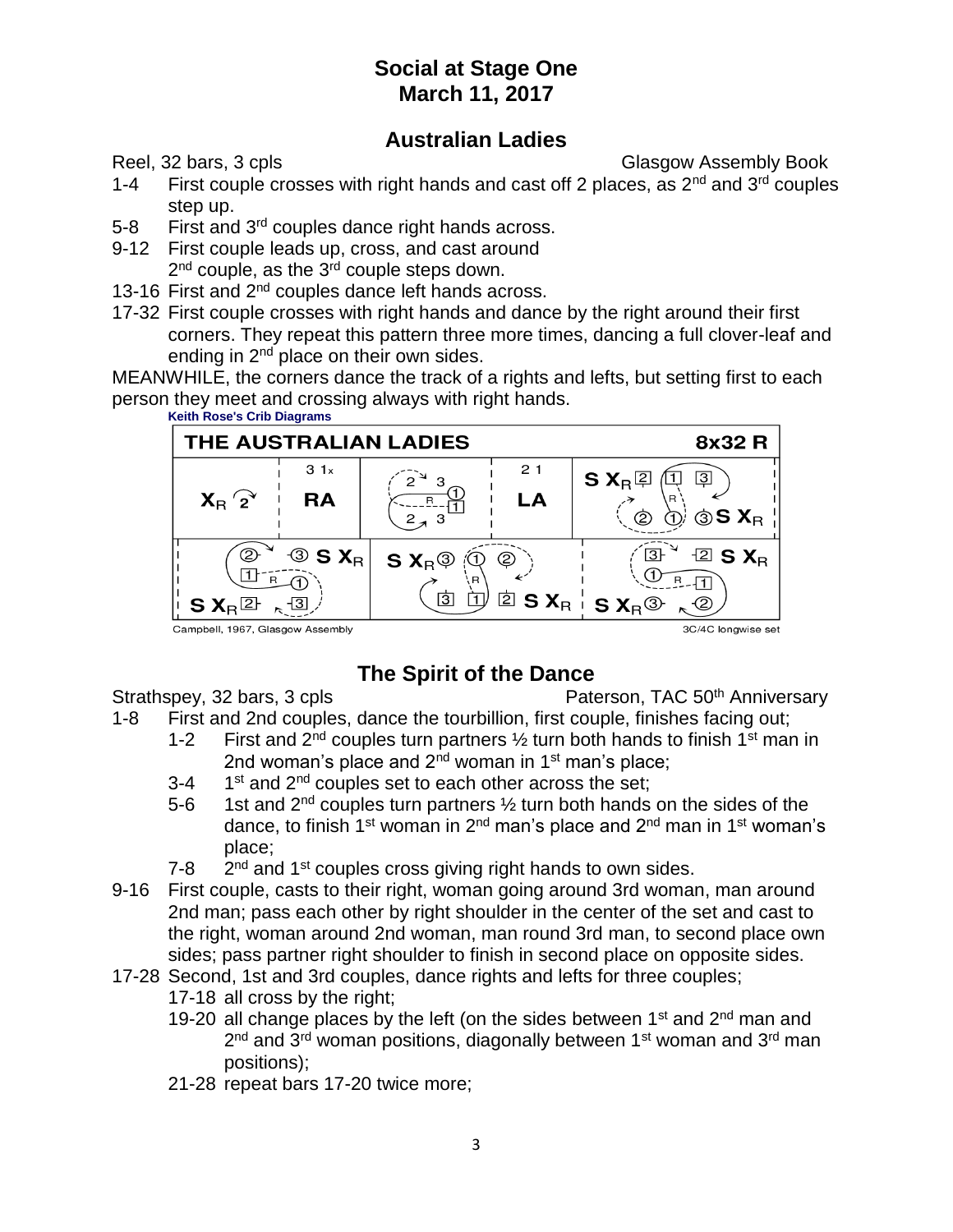29-32 First couple turns one and a half times with both hands to finish in second place ready to start again.



# **[Break] Swashbuckling Iain**

Jig, 32- Bars, 2 cpls San Francisco II

- 1-8 First man dances a reel of three with the  $1<sup>st</sup>$  and  $2<sup>nd</sup>$  women giving R shoulder to 2<sup>nd</sup> woman to begin. 1<sup>st</sup> man end in the center of the dance facing down with partner behind ready for:
- 9-16 First couple, dancing in tandem, gives R shoulder to  $2<sup>nd</sup>$  man for a reel of three across the dance with the  $2<sup>nd</sup>$  couple. First couple ends in the center of the dance facing down.
- 17-20 First man followed by partner, dance down the middle.
- 21-24 First couple leads back to the top on own sides, remaining in the middle ready for:
- 25-32 First and 2nd couple Allemande

#### **Keith Rose's Crib Diagrams**



Carolyn Hunt, 1991, San Francisco II

2C/4C longwise set.

# **Mairi's Wedding**

Reel, 40 bars, 3 cpls Cosh, No. 4

- 1-8 First couple turn with right hands, cast off one place, and turn with left hands to face first corners.
- 9-16 First couple half diagonal reel of four with first corners, followed by half diagonal reel of four with second comers. (Pass left shoulder with partner in middle).
- 17-24 First couple returns comers to place by repeating bars 9-16.
- 25-32 Reels of three across the dance, beginning by passing left shoulders with first comers.
- 33-40 Six, hands round and back.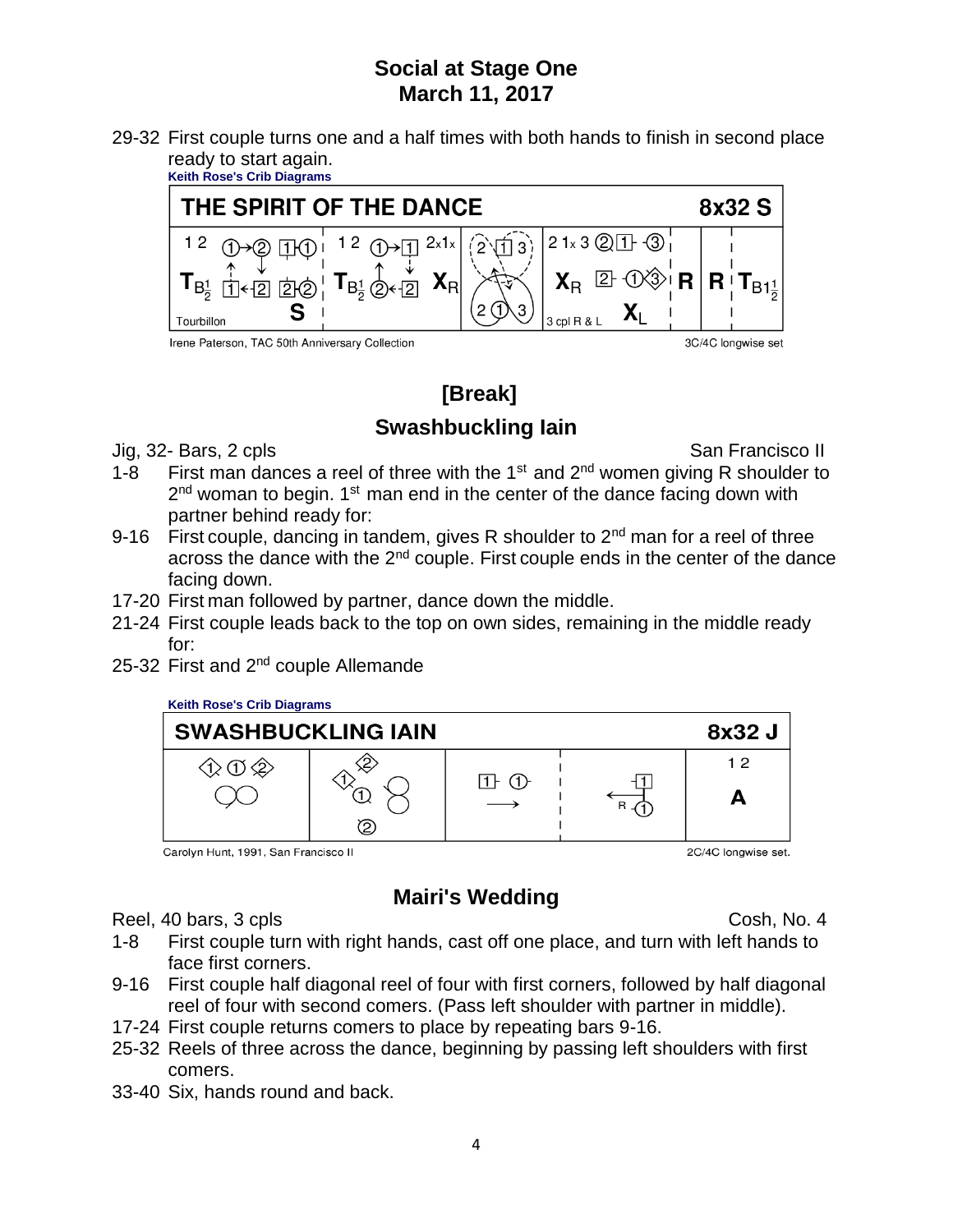

# **The Key of the Cellar**

Strathspey, 32 bars, 3 cpls 18th Century Book, No. 19

- 1-4 First man sets advancing to  $2<sup>nd</sup>$  woman, then turns his partner with left hand and returns to his place.
- 5-8 First woman sets advancing to  $2<sup>nd</sup>$  man, then turns her partner by the right hand and returns to her place.
- 9-12 First couple set advancing to  $3<sup>rd</sup>$  woman, then dance three hands once round to the left. Second couple steps up on bars 9-10.
- 13-16 First couple turning inwards set advancing to  $2<sup>nd</sup>$  man, then dance three hands once round to the left. First couple finishes facing 1<sup>st</sup> corners,
- 17-20 First couple set to 1<sup>st</sup> corner, then set to 2<sup>nd</sup> corner and on bar 20 move to finish between their corners facing each other across the dance.
- 21-24 First couple turn twice all the way around with both hands joined .
- 25-28 First and 2<sup>nd</sup> couples dance four hands once round to their left.
- 29-32 First couple dances up between the  $2^{nd}$  couple, crossover and cast into  $2^{nd}$  place on their own side of the dance.

## **The Laird of Milton's Daughter**

Jig, 32 bars, 3 cpls Book 22, No. 10

- 1-8 First couple set and crosses with right hands, cast off one place and turn with left hands to face corners.
- 9-16 First couple turns their first corners into the center with right hands. The corners turn with left hands once around and then turn 1st couple back into the center with right hands. First couple turns with left hands to face 2nd corners.
- 17-24 Repeat with second corners, finishing in 2nd place
- 25-32 Six hands round and back.



Lord Craigmyle, 1950, RSCDS Book 22.10

3C/4C longwise set.